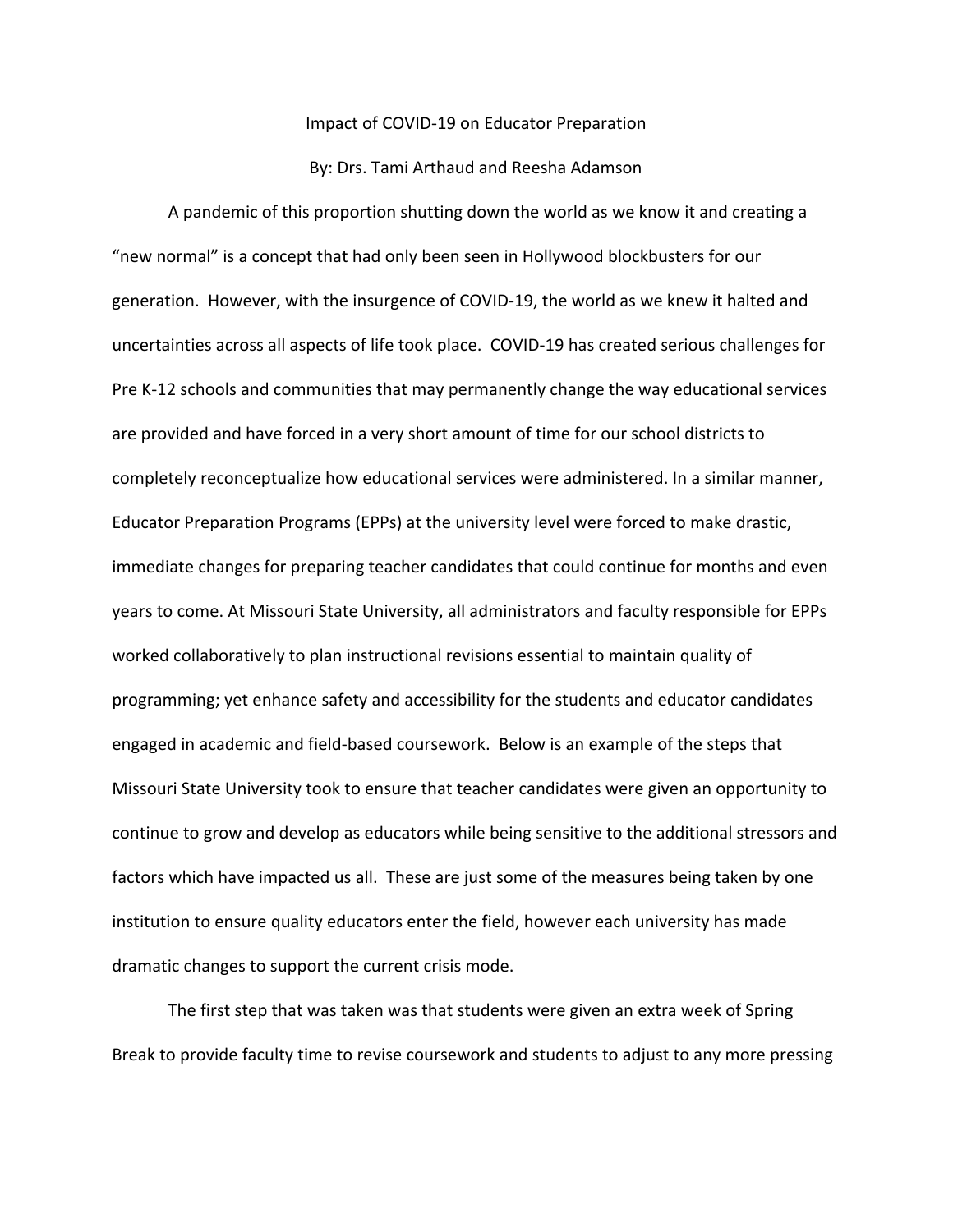matters in their lives. Even online courses were required to redesign the remainder of the semester to accommodate the students' transition to alternative housing and access to technology considering that campus computer labs and on-campus high speed internet would not be available for students. Most students would flee from the dorms to the safety of their homes to self-quarantine. To be fair, the transition to online instruction was not entirely new to students or the university. Missouri State University has been using Blackboard and Zoom programming for several years; thus, adapting to distance instruction was facilitated by existing services and accounts that were already in place. However, a transition this large or for this many applied courses was unprecedented. Faculty scrambled to make changes to assignments, projects, and instructional content and to enhance distance education options with the knowledge that internet connectivity for student would be significantly variable, from no access except through a hot spot, cell phone or sitting outside a local business, dial-up, to the convenience of high-speed connectivity. Planned face-to-face presentations and discussions had to be replaced by Zoom sessions or recorded presentations embedded with video and/or audio feeds. Applied projects were redesigned to allow students to complete them through teleconferencing or Zoom format. Yet, the redesign required more than formatting of presentations and assignment completion. In EPPs, many courses include applied projects implemented in the field with children and adolescents in schools or related settings, hinged on the vital relationship which exists between educator and student, or mentor and mentee. Thus, the most daunting challenge faced by EPP faculty involved the PreK-12 school closures that resulted in the loss of applied settings in which students practice and refine their skills to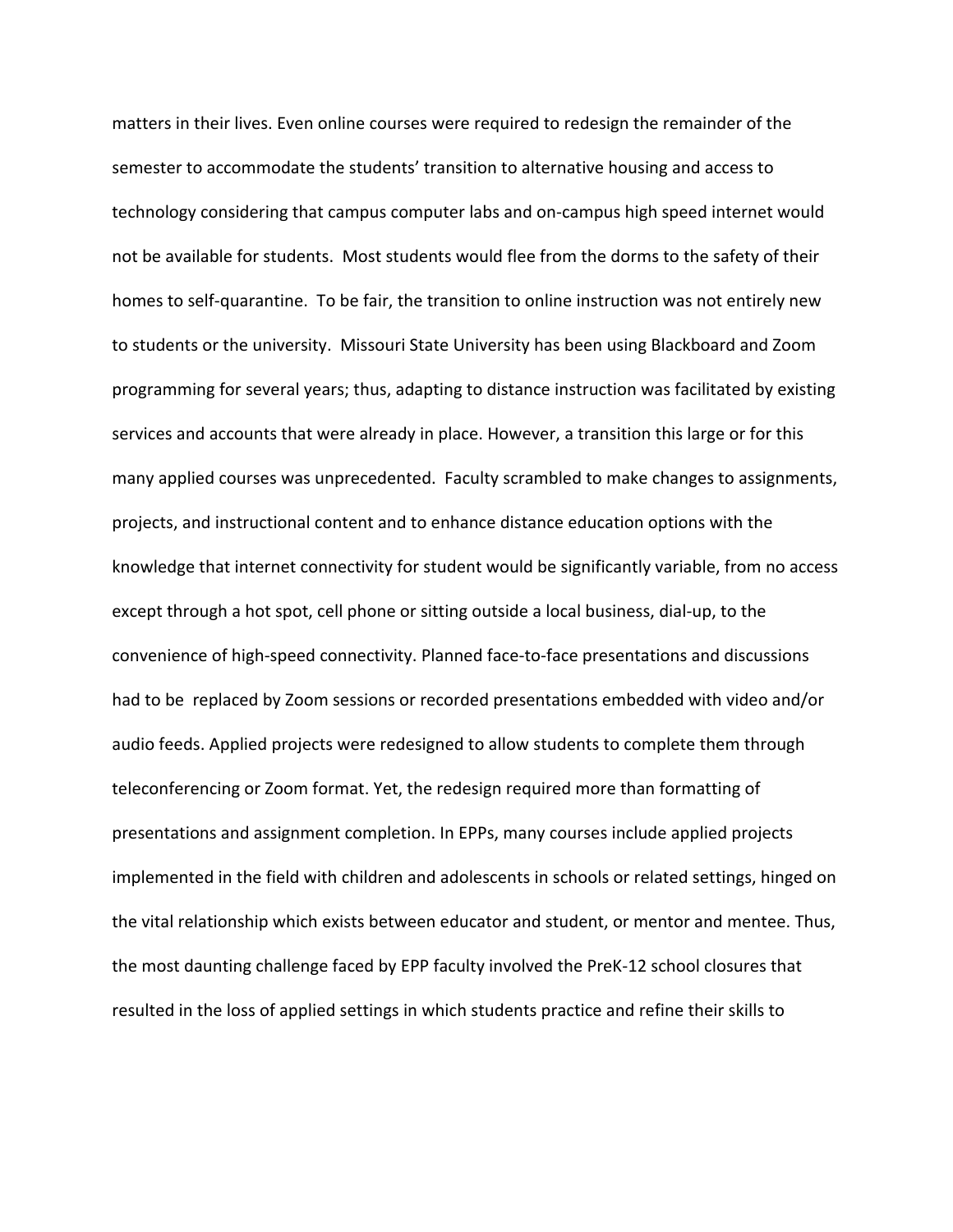become solid educators entering the field. So the question asked by all is "Where do we go from here?"

EPPs looked to the Missouri Department of Elementary and Secondary Education (DESE) for guidance regarding the field experience requirements linked to educator certification. How can we certify students if they do not meet the minimal requirements? EPPs advocated that students should not be disadvantaged because of this crisis compounding the already looming teacher shortages. Practicum and Student Teaching courses include designations of contact hours and/or specific number of weeks in the field that are essential to assuring the educator candidates are fully prepared for their future responsibilities. EPPs worked tirelessly and advocated to state officials to give our students options. While DESE made revisions and adaptations to requirements whenever possible, they did uphold minimal mandated contact hours and numbers of weeks in the field for teacher, counselor, and school administrator candidates. Thus, EPPs were met with a conundrum and began working directly with educators in the PreK-12 schools to design procedures that would meet the state-mandated field placement requirements; yet, first and foremost retain the safety and health of the university students in those placements even before the school districts and state officials announced the cancellation of school for the remainder of the 2020 academic year.

Student teachers faced the requirement of a minimum of 12 weeks in the field, which traditionally is conducted on-site at a Pre K-12 school. Due to COVID-19 shelter-at-home orders and school closures, the traditional site-based options no longer existed; thus, student teachers were given two options: complete student teaching at a later date when schools reopened, or participate in the provision of PreK-12 educational services via distance means under the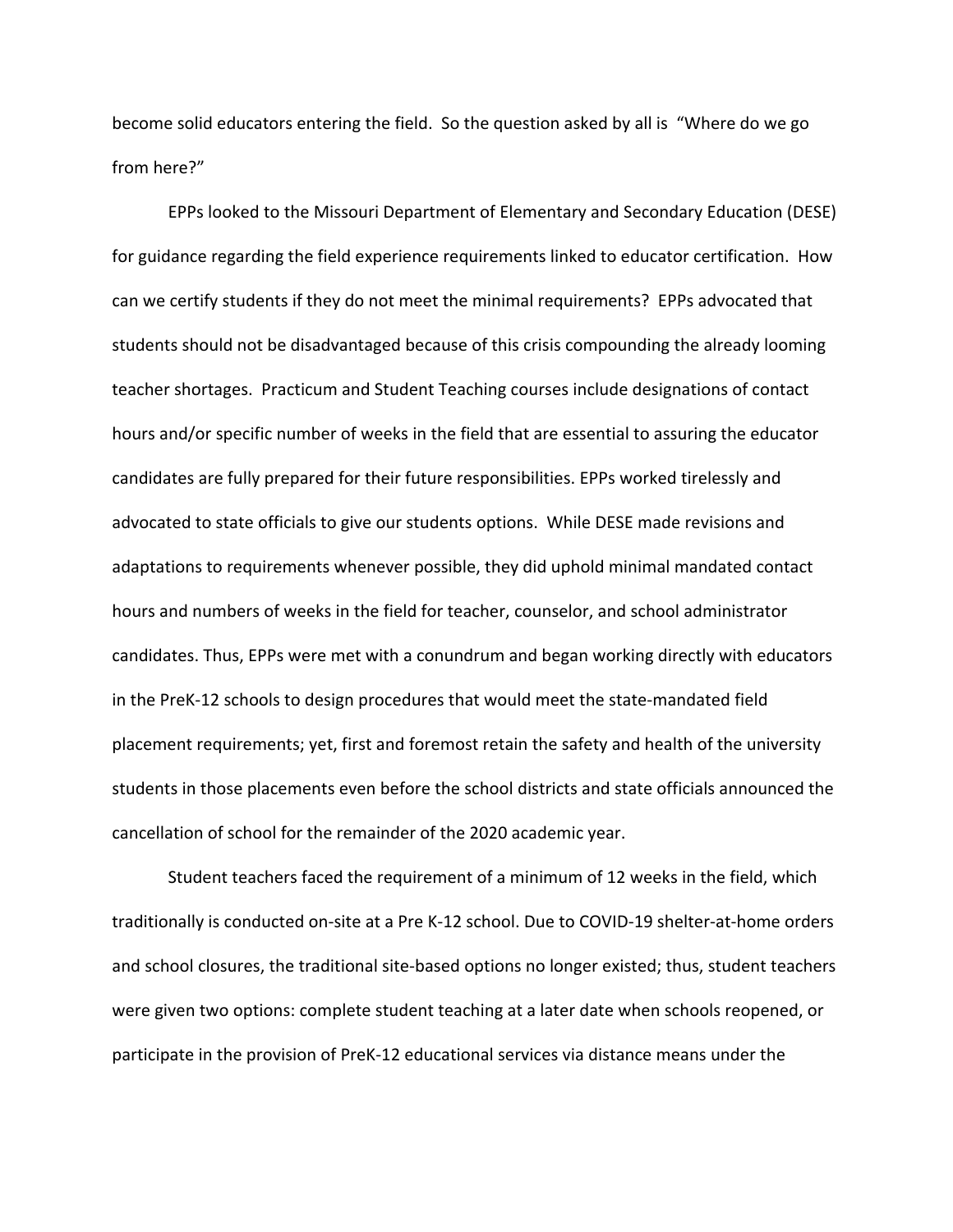supervision of their current cooperating teachers (CTs) and school district administrators. At Missouri State University, 100% of the preservice teacher candidates chose to assist in the provision of distance education with the supervision and support of their current CTs and district administrators. We as a university have students that are excited to be in this field, and are reading to make, as our logo implies, their "MISSOURI STATEment". Special education student teachers did not hesitate to continue working with the educators and PreK-12 students from their placements. They knew the challenges that their classrooms, with their cooperating teachers, and their students were going to face and they wanted to help. They wanted to step in and support the restructure. To continue on the path that they had started even though it was going to be non-traditional. Pre-service educators responded to inquiries about their plans with comments such as this reply from a special education student teacher, "Since this whole thing has shut down the schools, I've been completing and assisting in writing IEPs, notice of meetings, and drafting up emails to parents with updates on what is going in with our district. I plan on continuing to work with my cooperating teacher (CT) and university supervisor until the end of my student teaching experience." This student has continued with similar experiences to the ones that would have been had in the classroom. They are helping with one aspect that no one saw coming and has become one of the most time consuming, IEP revisions and modifications in addition to the already burdensome paperwork.

However, in addition to the requirement of assigned weeks and contact hours at the student teaching and field placement sites, it was important to be sure the student teachers were engaged in meaningful work. As EPPs, and for our student teachers, we wanted to ensure that they were getting a valuable experience that was going to prepare them for the reality of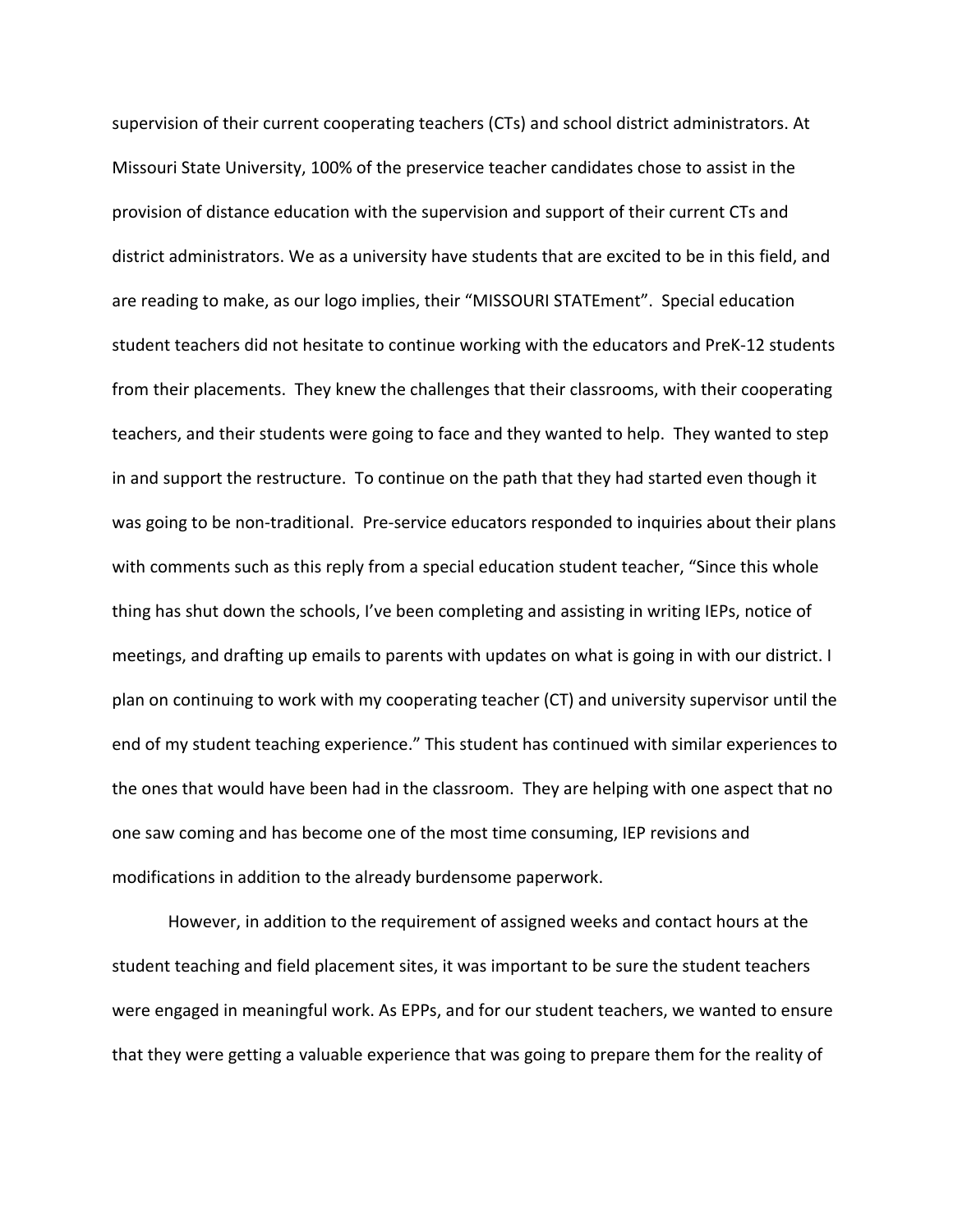being an educator and give them the tools to be successful. Responses by student teachers indicated significant professional development opportunities were being provided by the CTs and school districts. Examples of these opportunities were reflected by replies such as this comment by a special education student teacher, "Last week we collaborated with the district Autism Instructional Coach on a student who is transitioning from the early childhood center in our district to create his goals from his VBMAPP scores, and then (my CT) talked me through how she would test these skills in the classroom and make the data sheets. Then they set me loose with another student and I got to do the whole process on my own which I found extremely rewarding. We then collaborated again this week and went over everything I had done for the student she assigned me. Getting to watch her and have her walk me through the thought process taught me so much and allowed me to understand the 'whys' better."

Another response by a special education student teacher indicated she was provided with significant educational technology experience as she commented, "In response to COVID-19, I've been helping my CT revamp her curriculum! Likewise, I've really been an asset to her in terms of technology. I do (a lot) of the planning for our English Language Arts lessons throughout the week. We've thankfully been able to find some differentiated reading programs that allow us to track the type of comprehension questions asked and standards assessed during those quizzes. A lot of my planning has involved making the lessons engaging to the students, easily applicable for the parents, and curriculum-based and goal trackable for us teachers! It's been a tight balancing act and it's been tough. We've hosted weekly meetings with our paraprofessionals in regard to planning and what we're aiming for." These skills that these students are learning are valuable and are sure to enhance their abilities as educators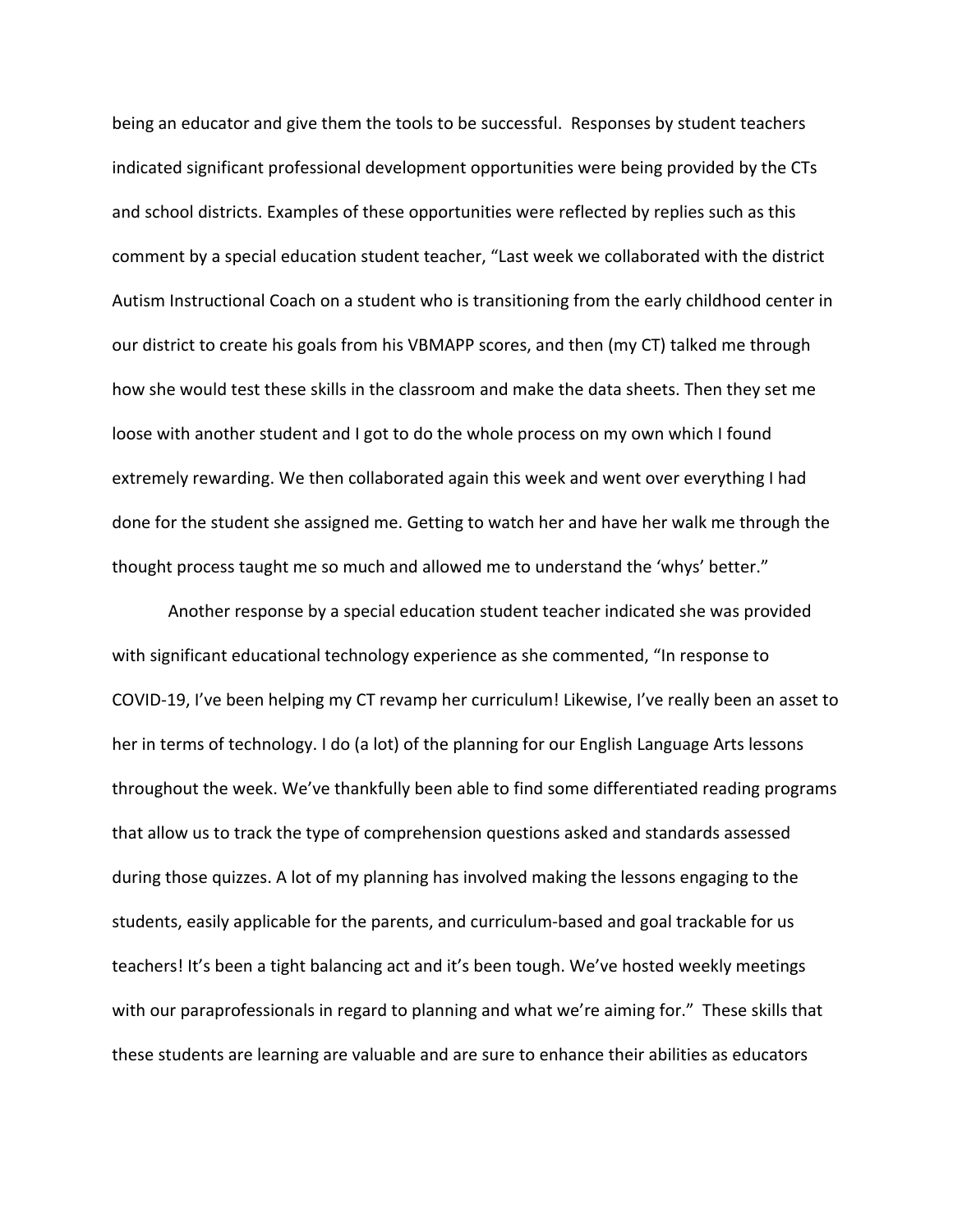within the field, to think differently, to engage more, and to always be prepared for the unexpected.

Major revisions required of Pre K-12 educators have been a significant challenge and continuing to mentor preservice teachers could be considered an added burden. Yet CTs overwhelmingly opted to retain their student teachers and work with them during the shutdown, seeing their student teachers as a key asset during the transition, and learning alongside each other. As EPP faculty reached out to student teachers regarding their situations and their progress, student teachers have responded with appreciation for their CTs and school districts, such as this student's comment, "During my student teaching time, I have been meeting weekly with my cooperating teacher and zooming with her to discuss all the tips and tricks to get ready for teaching next school year. She asked me to compile a list of questions and topics prior to spring break that I felt I wanted to learn more about and focus on during our time apart. This has been an INCREDIBLE opportunity for me, and I have learned so much from her." The opportunities for growth and development have been endless and outside of the traditional format but have expanded student understanding of what it means to engage your classroom, to show your classroom that you care, and to connect with families like never before.

While the student teaching experience was clearly impacted by the school closures due to COVID-19, in some ways it was less of a detriment to those preservice teacher field placements than the impact upon other field practicum courses. Most pre-student teaching field placements do not begin during the first weeks of the semester, as they require some initial academic preparation, and they typically are expected to be spread out across a limited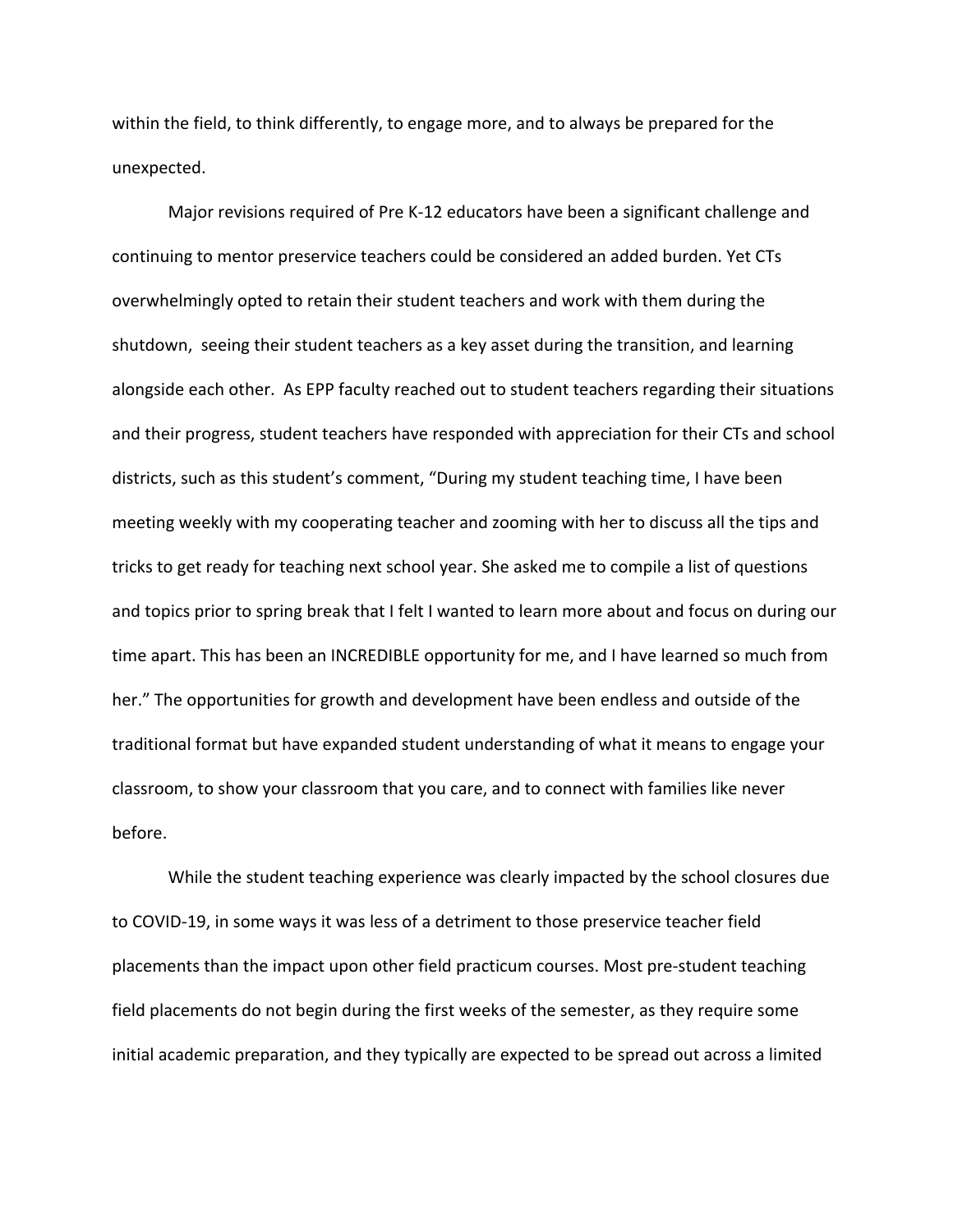number of hours per week and multiple weeks across the semester. For many practicum courses, field placements may have just begun when COVID-19 school closures began, and many students may not have reached the minimum requirements of content hours needed for the DESE and/or the program guidelines. Furthermore, those preservice teachers may not have engaged in enough hours at the school site to effectively support their CTs in the field at this time. Thus, programs have had to consider options such as continuing field placement hours in a later semester (i.e., summer school or Fall semester) or providing opportunities to participate in collaborative Zoom sessions with CTs in the field. For those field placements that do not have a minimum number of content hours, but have competencies that must be met, faculty are providing alternative projects that incorporate the use of online modules, case examples, or even opportunities to practice assessing and teaching their classmates via Zoom sessions.

As EPPs look to the future, just as Pre K-12 schools are preparing to allow education to continue despite potential future school closures due to health or weather-related events, higher education faculty members are creating similar contingencies. At MSU, every faculty member has been asked to complete a Risk Management/Mitigation Assessment to address the potential need to provide coursework from a distance or utilize mitigation procedures in face-to-face classes. While MSU does offer a significant number of online courses that do not require students to come to campus, most undergraduate programs are not designed to be distant education programs as many traditional students prefer to take courses with face-to-face interaction. Thus, planning for the future must address the interests of those students who do not wish to complete an asynchronous, noninteractive program of study as well as those who may be unable or unwilling to come to a university campus to receive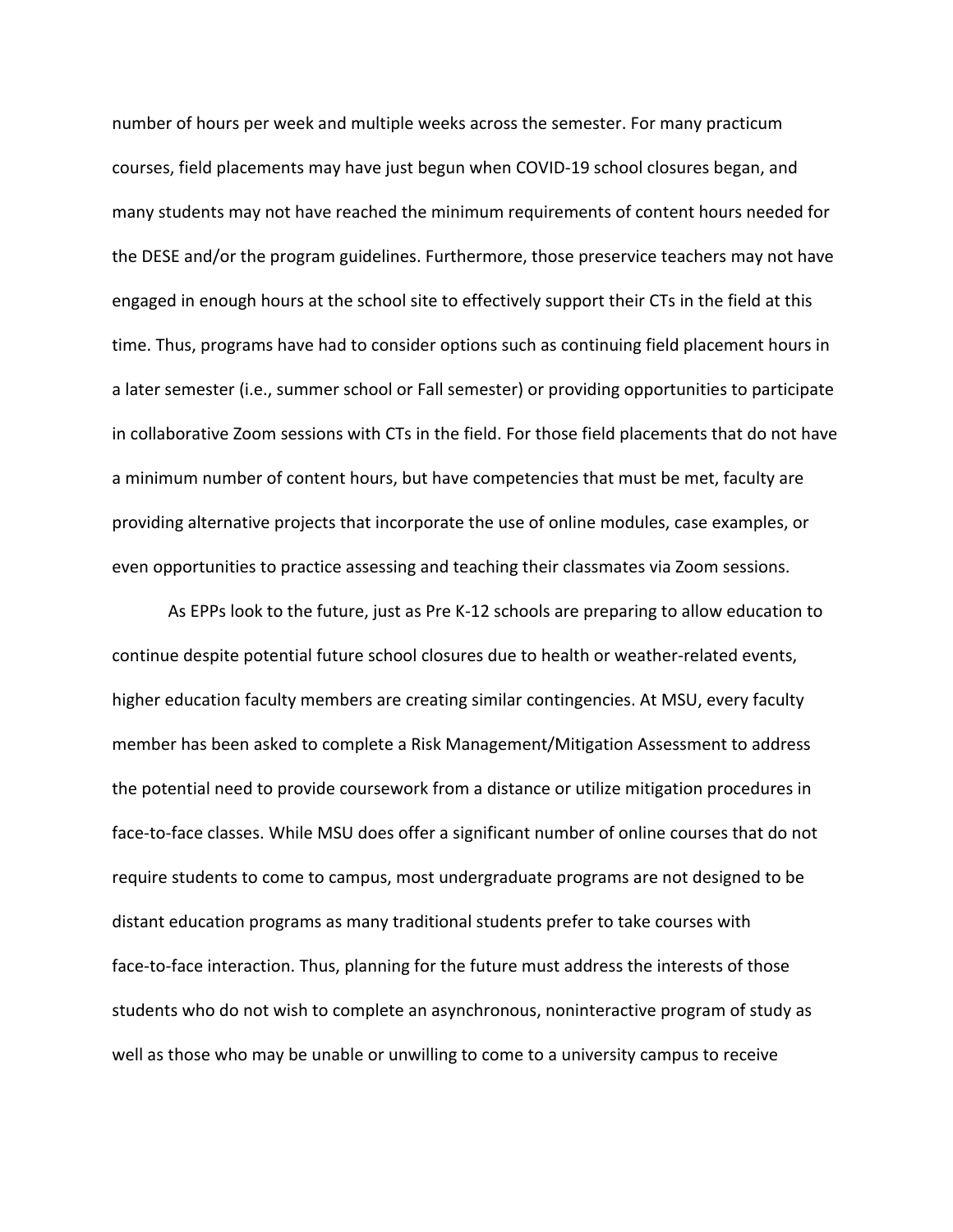instruction. Procedures for increasing the classroom size in comparison to student enrollment are being developed to allow space between students. Faculty and staff are considering the use of gloves and masks, including transparent masks that allow for persons with deafness/hard of hearing to see the speaker, to reduce the risks inherent in seated classes. Furthermore, the innovations being incorporated into Spring 2020 coursework due to COVID-19 are providing the groundwork for future revisions that will replace previous methods or as "fallback" options should future shutdowns occur.

At MSU, every faculty member has been asked to develop plans and course options that allow for online or distant educational access. Every course must be ready for implementation via platforms such as Blackboard, Zoom, or other online systems. Additionally, all materials must be adaptable and accessible for students with limited internet access and technology options, including some who will not have strong wifi capabilities or who will be using only cellphones or tablets, rather than computer stations at the university. Exams must be developed that can be administered via online resources, so future online examinations may incorporate such technology as Lockdown Browser to restrict access to internet while taking that exam. Instructional materials that are checked out to students must be protected from contamination; thus materials such as assessment kits that students check-out to practice diagnostic procedures may come with guidelines for implementation such as wearing gloves and masks while working with the kits, returning them individually in large ziplock bags for sterilization between student checkouts, and delays between checkouts to allow time for contaminants to be reduced before the next use. The University must also be prepared to provide those gloves, masks, and sterilization materials to the students engaged in this work.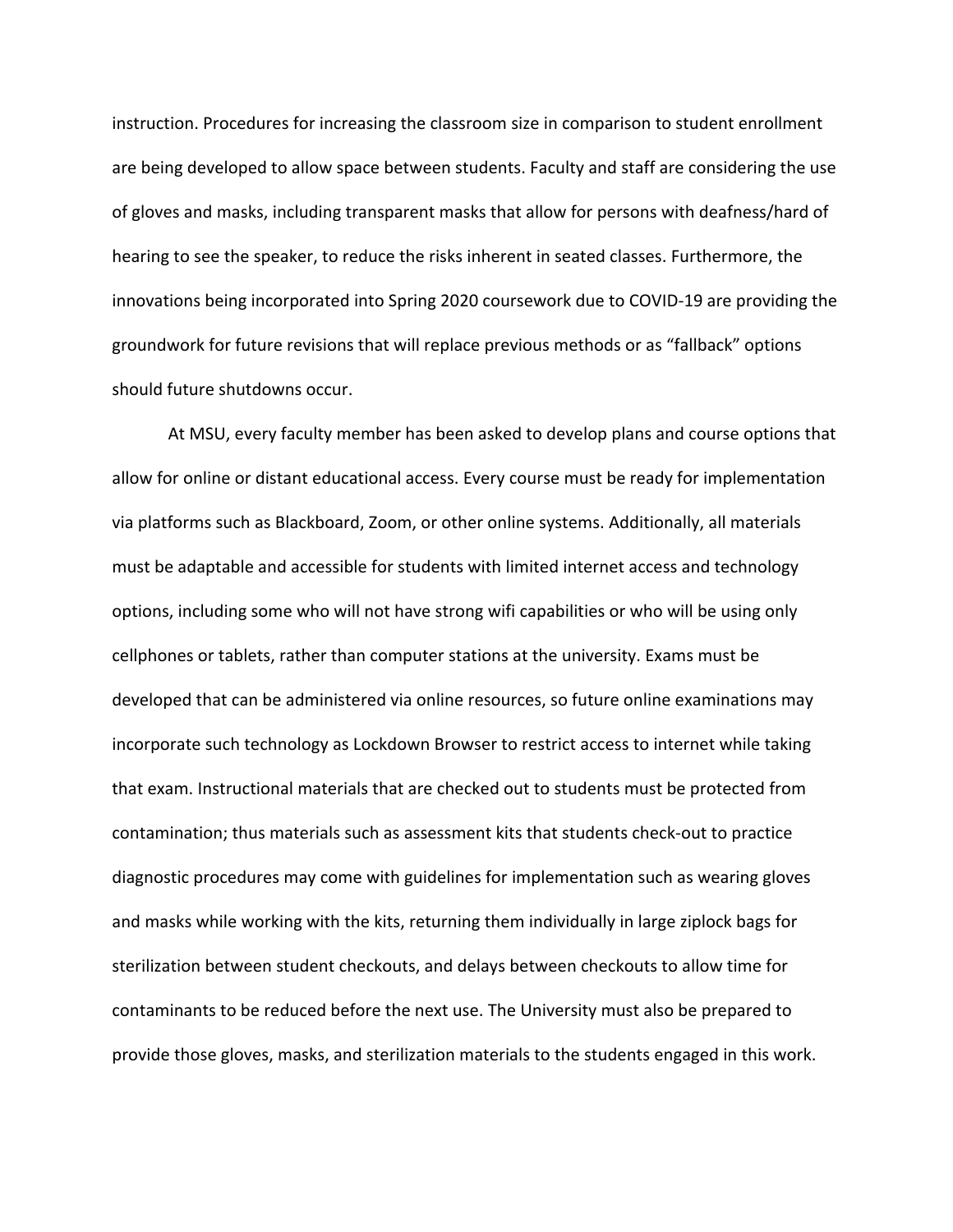Field placements continue to be a concern as faculty plan to meet the needs of Fall 2020 and beyond. Rather than waiting for field placements to be spread out across a semester, faculty are considering front-loading placement hours and experiences to complete those competencies and contact hours before seasonal influenza and future COVID-19 outbreaks may occur. Applied projects that involve administration of assessments to sample examinees, instruction of lesson plans to children in schools, or applied classroom management approaches in a school or agency may need to be the initial emphasis early in the semester to allow completion of the projects prior to potential interruption of school operations. While it may seem to be a simple task to assign students to a school early in the semester, in fact it often requires a complete redesign of the course as content that must be taught prior to the time in the field may need to be reorganized with priority information condensed or presented in a highly efficient manner. EPPs will begin contacting Pre K-12 school administrators as soon as possible in May - June 2020 to establish field placement plans, rather than waiting for Fall 2020 to arrive; thus, allowing immediate placement of students in school sites early in the fall semester. Identifying and obtaining technology needed to address revised methods of instruction and field-based competencies will be completed during Summer 2020, which will now be a time of redesign, planning, and preparation by EPPs as they consider what may lie ahead in Academic Year 2020-21.

Beyond any of the logistical supports that are required for students to be successful in coursework in both traditional and non-traditional supports there are also health and well-being concerns. There are students that without university housing would be homeless, food insecure, going back into homes with years of abuse or neglect. There were students